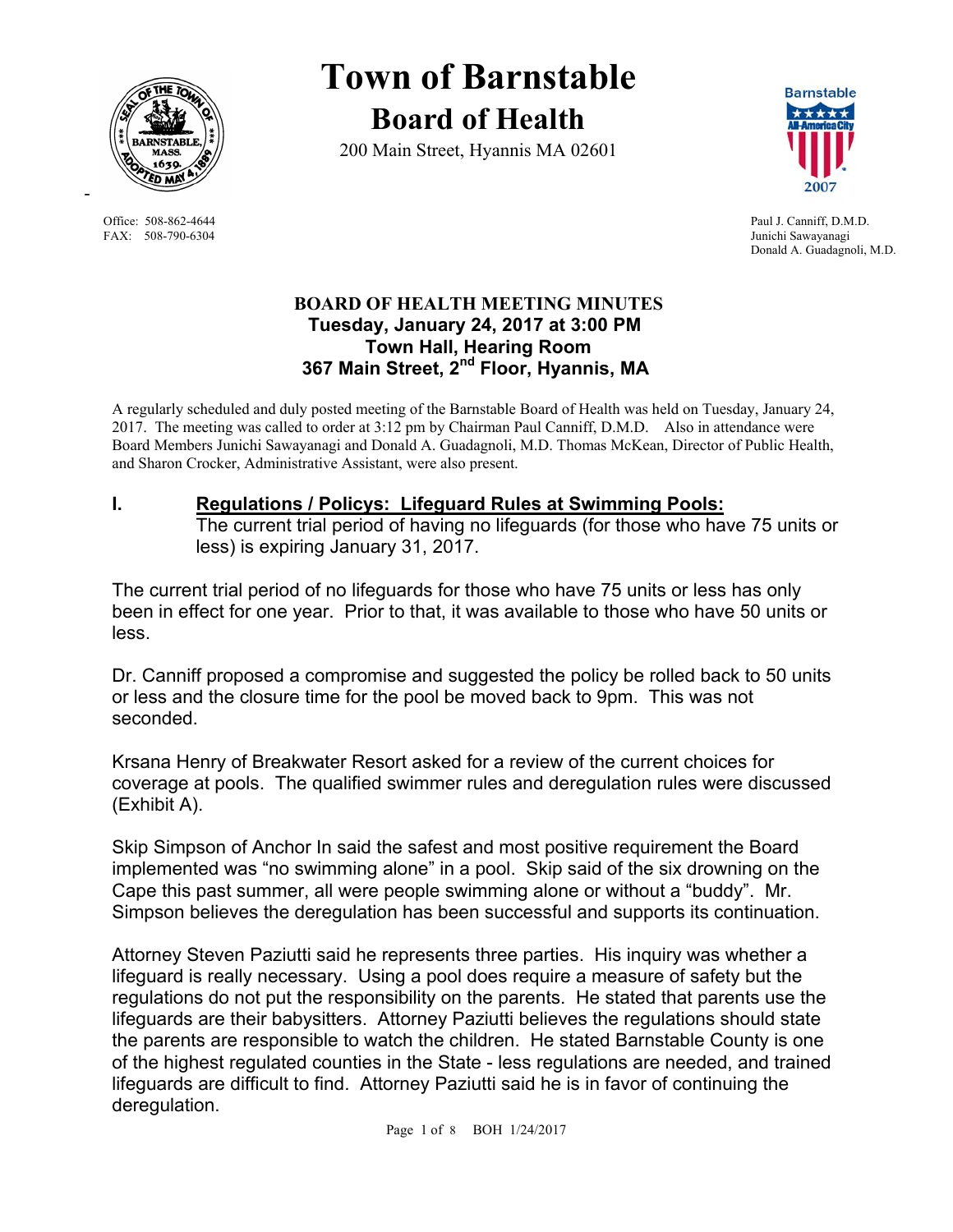Peter Martino of Heritage House Hotel and Chamber of Commerce said that he was hoping the deregulation would be offered to everyone with pools this year as last year it was increased to include locations with 75 units or less and was successful.

Wayne Kurker, Trader Ed's, expressed that it is very difficult to do business in the Town of Barnstable with all the regulations and costs. He does not know if there are any other towns in the State which require the lifeguards. He feels the Board of Health has transferred great liability onto the motels. He said it may have been unintentional but it makes the businesses an easy target if something were to happen in the pool and relieves the parents of the responsibility.

Attorney Steven Paziutti said that Mr. Kurker is correct; it does create more liability on the owners.

Allison McSorley, Holly Tree, said that the size of their pool is similar to some which fall under the 50 units or less and they do not have large numbers of people using the pool. She feels they should be considered for the deregulation as well.

Krsana Henry, Breakwater Resort, said that at times there's only four people in pool and at other times it may be up to ten (not large numbers in pool area at the same time). Ann also said they have a number of foreigners vacationing there and they definitely assume the attendants at the pool are their babysitters.

Steve Hurley, Hyannis Holiday Hotel (72 units) said he has taught CPR for 30 years and he has 36 cameras which also ensure the attendants at the pool are actually watching the pool and not on laptops, etc. He expressed that it is hard to get good attendants/lifeguards and if someone leaves during the season, there is a training period of 3-4 weeks involved.

Jill Guilden, Captain Gosnold Village, said the ability to get help is one of the issues and having the phone at the pool is very helpful. She would like to see a compromise.

Tom McKean offered the following information: there are 22 locations with 100 units or less (out of a total of 38 facilities). Of that, 20 locations have 75 units or less, and 15 of the locations have 50 units or less.

In summary, Krsana Henry, Breakwater Resort, said "everyone here is asking the Board to rule in favor of no attendants required as this places great liability onto the facility and forces them to hire people who really aren't trained to save lives.

Upon a motion duly made and seconded, the Board voted to keep the deregulation the same as the current year (it would apply to those with 75 units or less and the pool could stay open until 10pm). Two voted in favor, One abstained (Dr. Guadagnoli abstained).

Dr. Guadagnoli felt it would be reasonable to re- consider the regulation prior to the season.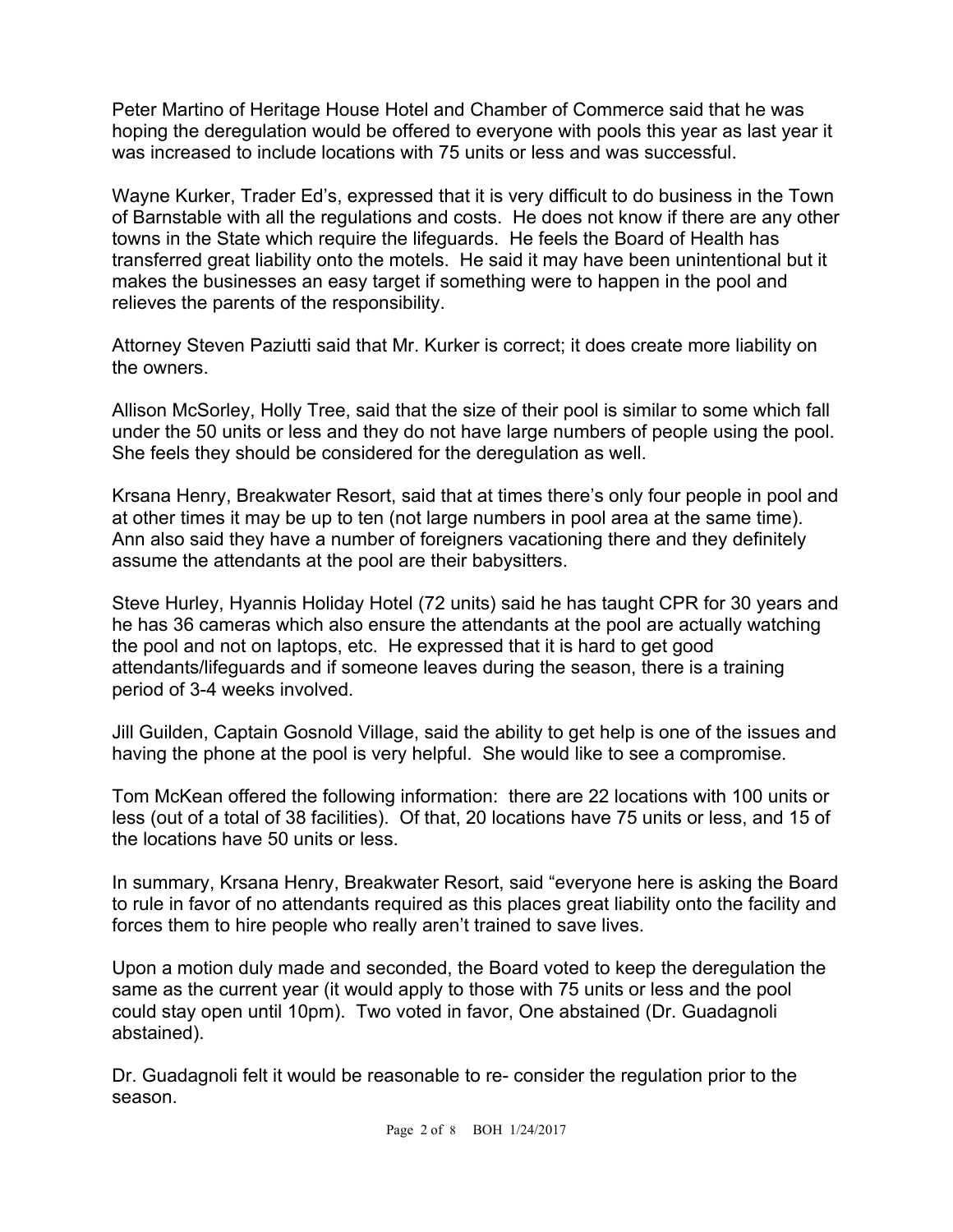Upon further discussion, Dr. Canniff withdrew his motion and vote.

Upon a motion duly made and seconded, the Board voted to re-open the lifeguard item. (Unanimously, voted in favor.)

Upon a motion duly made and seconded, the Board voted (1) to extend the expiration date of the above trial period to April 30, 2017, and (2) to continue this item to the February 28, 2017 Board meeting. (Unanimously, voted in favor.)

# **II. Motel License:**

James Connors, Attorney, representing Craigville Motel – 8 Shootflying Hill Road, Centerville, motel license application.

Upon a motion duly made and seconded, the Board approved the applicant's motel license with the following conditions: 1) Full compliance with the terms of the settlement agreement dated 10/24/16, 2) Obtain a satisfactory final inspection with Fire, Building and Health, 3) Compliance with the recommendations of Structural Engineer John Bologna of Coastal Engineering in letters dated 12/20/16 and 1/11/17 which include monitoring to occur not less than every three months. Mr. Bologna, Coastal Engineering, will supply a letter to Town with the quarterly results, 4) Upon compliance of items 1-3 above, the motel shall be allowed to open to the public, and 5) The Town must receive a letter from franchisor Wyndham Hotel Group within 30 days (after the motel is allowed to open to the public) indicating they have inspected the property (for their purposes) and the franchisee is authorized to operate The Craigville Motel as a "Knights Inn" franchise of Wyndham Hotel Group. If a letter is not received in that time frame, the applicant shall cease operations immediately. (Unanimously, voted in favor.)

Attorney Connors noted that all the renovations have been made, the structural engineer is fine, and inspections can be done immediately. Coordination of the final inspections will be made as soon as possible.

# **III. Variance – Septic (Cont.):**

Edward Pesce, P.E., Pesce Engineering, representing Wianno Knoll Condo Trust – 727 Main Street, Osterville, Map/Parcel 141-013, 83,579 square feet lot, requested, failed septic system, multiple variances requested.

Mr. Pesce provided a full overview evaluating the future space needed to replacement all seven septic systems once they have all failed. (Currently, only one has failed.) He determined that all seven will be able to fit within the property (**Exhibit B**).

Tony, Trustee, stated the cost of the septic replacement(s) are a huge strain and hardship for many as they are on fixed income.

Dr. Canniff stated that Innovative / Alternative (I/A) systems are generally better with advanced treatment. The Cape has problems with nitrogen in the estuaries. He said where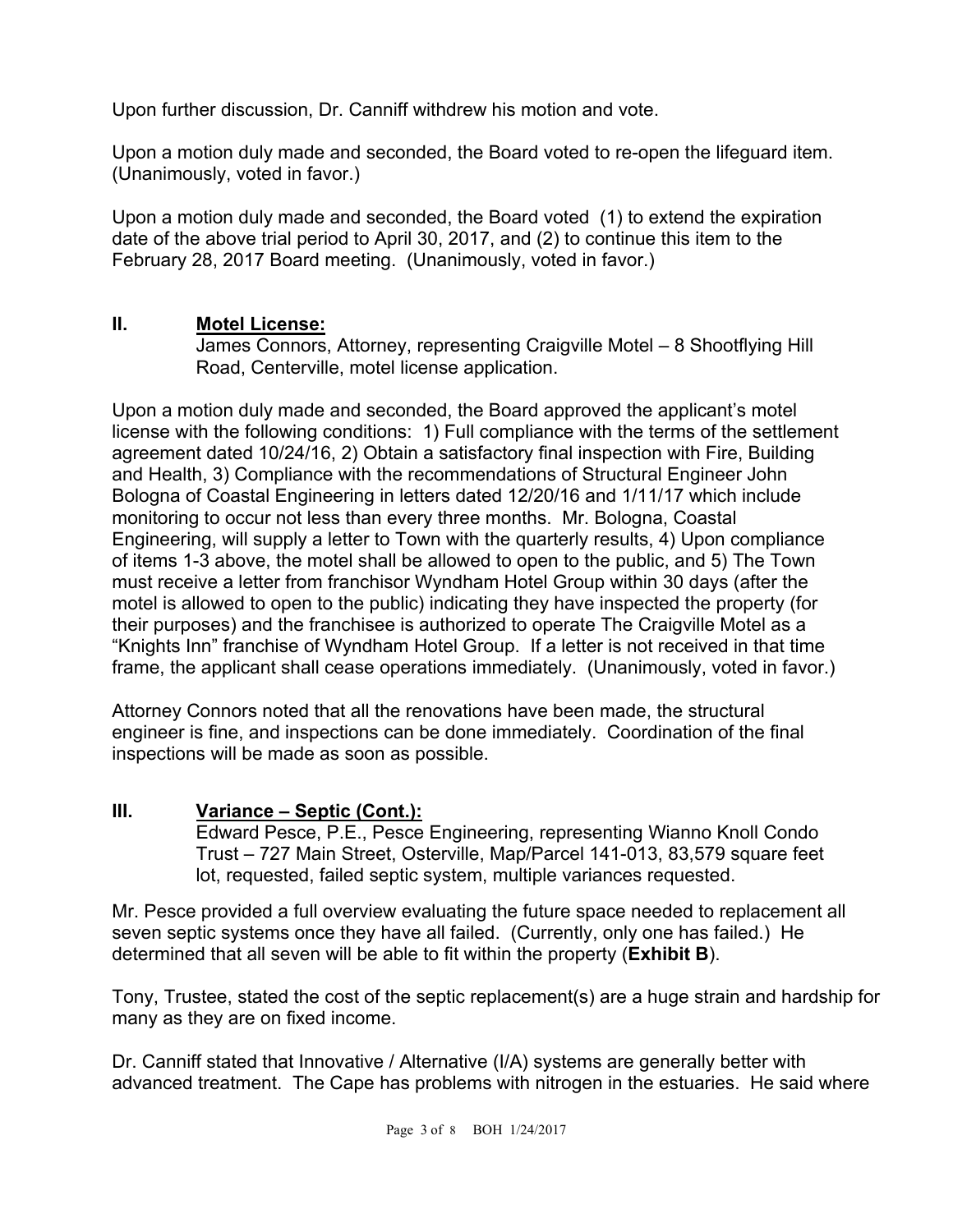this is not in an estuary zone and, after giving it many hours of thought, he has come to the conclusion that this septic replacement does not require an I/A system.

Dr. Guadagnoli and Mr. Sawayanagi believe the project was reviewed thoroughly and are satisfied with a standard system.

Upon a motion duly made and seconded, the Board granted the variances on the septic plan dated November 10, 2016, 4<sup>th</sup> revision. An innovation alternative system will not be required. (Unanimously, voted in favor.)

# **IV. WITHDRAWN Food – New:**

Stephen Wilson, Baxter Nye Engineering representing Domino's Pizza – 237 & 243 Falmouth Road, Hyannis, requesting a grease trap variance (continued from Dec 20, 2016).

# **V. Body Art Permit:**

Ekaterina Morozova, Hyannis, trained in microblading.

The technique of microblading (for eyebrows) was discussed as well as the training received by the applicant .

Upon a motion duly made and seconded, the Board voted (1) to grant a variance from the Anatomy and Physiology course requirement, and (2) to grant a Body Art Establishment and Artist License to Ekaterina Morozova with the following condition: For the eyebrows only-with the microblading technique. (Unanimously, voted in favor.)

# **VI. Hearing – Septic (Cont.):**

Dmitry and Irene Zinov, owners – 102 Iyannough Road, Hyannis, Map/Parcel 328-152-00A thru -00J, 1650 rule, failed septic system.

The owners will have the system inspected prior to the next meeting to verify the current state of the septic system. This item was continued to the February 28, 2017, meeting.

# **VII. Temporary Food Event:**

Kelsey Ellis representing Seaside Le Mans Kickoff to be held on Thursday, February 2, 2017 at Barnstable Municipal Airport.

Upon a motion duly made and seconded, the Board granted the variance for a temporary food event for the following cold menu items: boursin & prosciutto phyllo cup, sirloin canape, oven dried tomato bruschetta crostini, lobster crostini, shrimp cocktail and antipasto skewers. (Unanimously, voted in favor.)

# **VIII. Discussion:**

A. Regulation – "1650 rule" – consideration of word change from "may" to "shall".

Page 4 of 8 BOH 1/24/2017 The Board withdrew the change of wording proposal.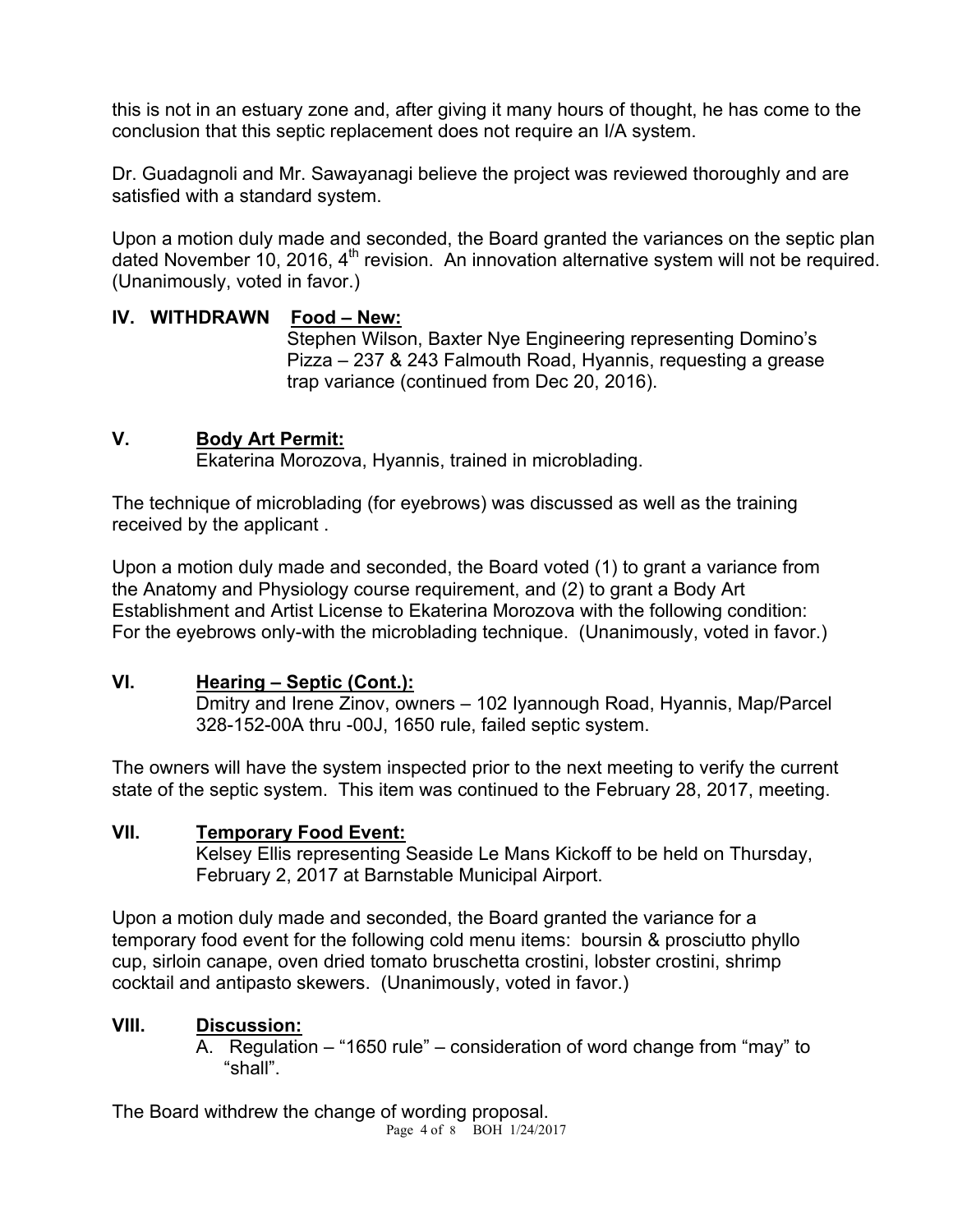B. Definition of "fast food" - consideration of definition of "fast food" for the purpose of estimating sewage flows at food establishments.

The Board discussed the various definitions given for fast food.

#### **IX. Old / New Business: Minutes**

The December 20, 2016 minutes were moved to the February 28, 2017 meeting.

Voted to adjourn meeting at 5:50pm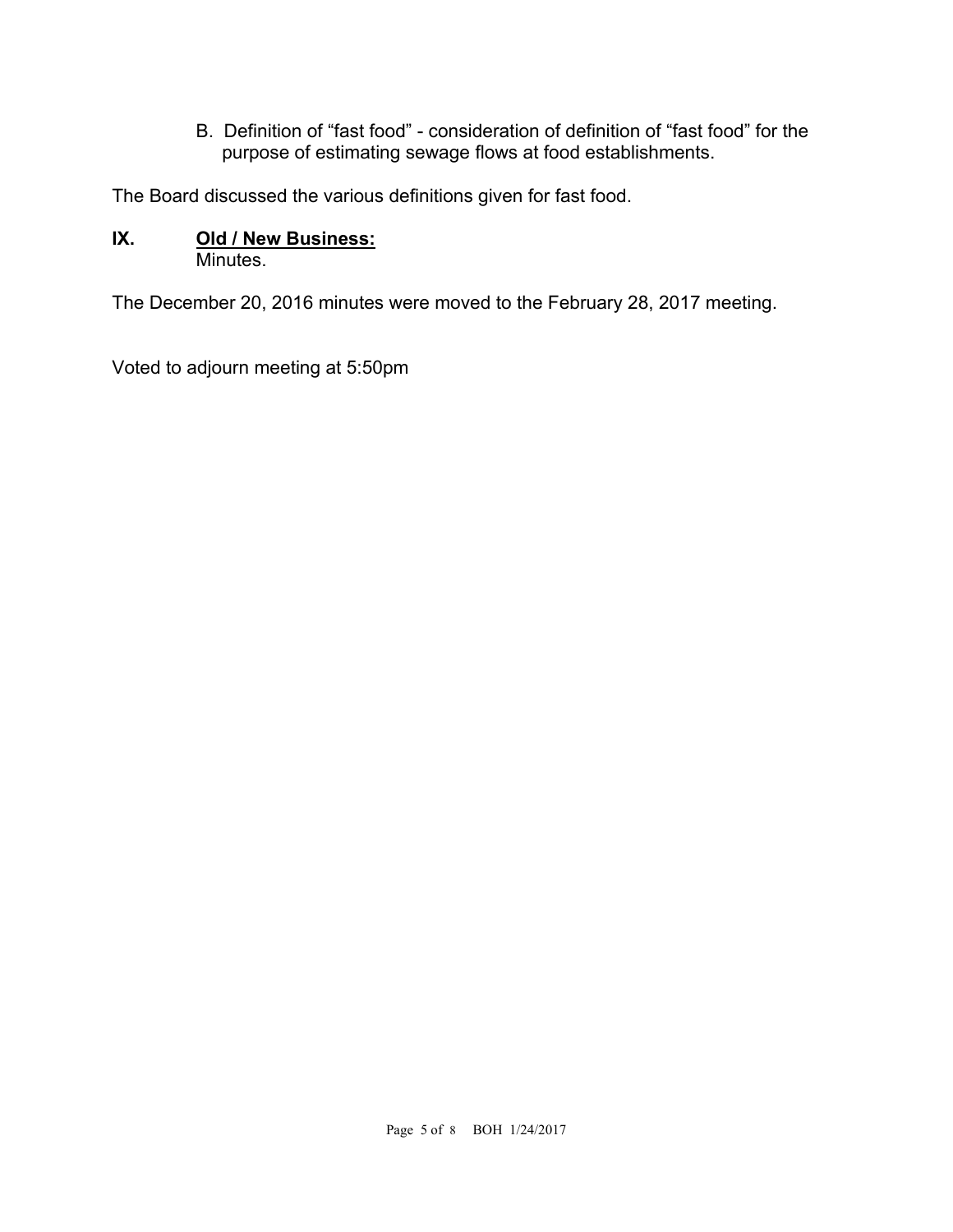# **LIFEGUARD / LIFEGUARD MODIFICATION OPTIONS EXHIBIT A**

1) LIFEGUARD (see below)

2) QUALIFIED SWIMMER (see below)

3) LIFEGUARD DEREGULATION (see below)

#### **1) LIFEGUARD OPTION**

Please provide the following when submitting Pool Application (s).

#### **I. CPO CERTIFICATE**

**II. LIFEGUARD CERTIFICATES** – Current CPR and First Aid Certificates

#### **III. WATER TEST RESULTS**

#### **2) QUALIFIED SWIMMER OPTION**

To use this option you must follow Steps I through IV (below) AND the 'Qualified Swimmer' must be in constant attendance when pool is open.

- **GENERAL SWIM TEST REQUIREMENTS:** The swimming test, administered by the operator of the pool, consists of: A) Swimming two lengths of pool, B.) Treading water 5 minutes, C.) Retrieving an object from bottom of pool
- **IV.SUBMIT BRIEF LETTER YEARLY** to request variance for lifeguard modification if hiring 'Qualified Swimmers', instead of lifeguards – and attach to the letter the items enumerated A), B), and C) below.
	- A) **CPR CERTIFICATION**: The 'Qualified Swimmer(s)' shall be 16 years of age or older holding a current American Heart Association or American Red Cross CPR certificate with training in child, adult, and pediatric CPR.

#### B) **FIRST AID CERTIFICATES**:

**'**Qualified Swimmer' must demonstrate familiarity with lifesaving equipment, including rescue procedures and administering first aid.

**SWIMWEAR**: All 'qualified swimmers' while on duty shall wear an orange hat or visor with the words "POOL STAFF" in 15 millimeter (5/8 in) black colored lettering on the front of the hat. **POOL CAPACITY**: The maximum capacity at the swimming pool site is restricted not to exceed 19 persons.

C.) **INSURANCE:** The Insurance policy of the pool must name the Town as co-insured/additionally insured in the amount of \$1,000,000 **Description**: "Town of Barnstable is additional insured under General Liability in respect to the swimming pool."

**Certificate Holder** must be listed as: Town of Barnstable

 367 Main Street Hyannis, MA 02601

And **MAIL** to Health Department, 200 Main Street, Hyannis, MA 02601 OR **FAX** to 508-790-6304

#### **V. CPO CERTIFICATE**

**VI. WATER TEST RESULTS**

# **3) LIFEGUARD DEREGULATION OPTION**  THIS APPLIES TO ESTABLISHMENTS WITH 75 OR LESS UNITS. IF CHOOSING THIS OPTION, **PLEASE SEE SEPARATE SHEET.**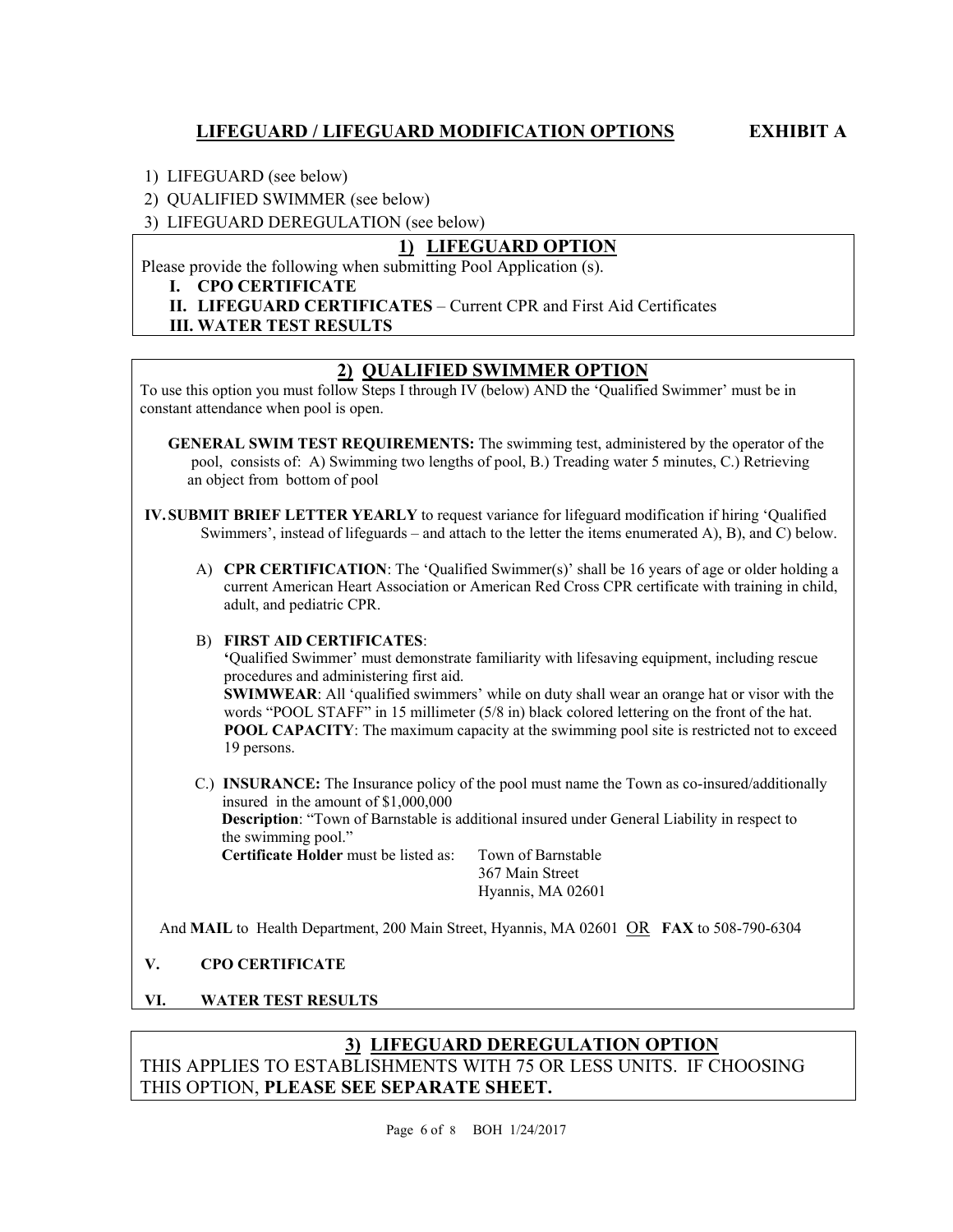# **Town of Barnstable Regulatory Services Department Public Health Division**

200 Main Street, Hyannis MA 02601

**Barnstable** 

Paul Canniff, D.M.D.

 OFFICE: 508-862-4644 Wayne Miller, M.D. FAX: 508-790-6304 Junichi Sawayanagi

# **Lifeguard Modification Deregulation**

The Board of Health voted in favor of removing the lifeguard and qualified swimmer requirements for only those semi-public swimming pools associated with facilities containing 75 units or less until January 31, 2017, which meet the following criteria:

**Signage shall be posted which reads as follows:** 

#### **WARNING NO LIFEGUARD ON DUTY**

- *Children under age 16 should not use swimming pool without a responsible adult in attendance.*
- *No alcohol allowed in the pool area.*
- *Maximum occupancy of pool is limited to 20 persons.*
- *Adults should not swim alone.*
- **Access to pool area by key or key card. The swimming pool gate shall be locked at all times.**
- **No diving boards, slides, or other such appliances in pool area.**
- **Pool hours no later than 10:00 p.m.** *The pool may be open later if there is a lifeguard or qualified swimmer in attendance at pool site*
- **No organized/scheduled children's activities (including birthday parties)**  *without a lifeguard or qualified swimmer in attendance at pool site*
- **No variances needed or granted in regards to protruding steps or stairs.**
- **Staff member, with adult and child CPR certification, shall be on premises all times pool is open.**

**This deregulation shall continue to be in effect until such time alternative guidelines or regulations are provided by the MDPH in this regard; but in no case shall this deregulation continue after January 31, 2017 without approval by the BOH.** 

*I agree to comply with all of the requirements listed above:* 

| Name of Facility | <i>Address</i> |                                                                                         |
|------------------|----------------|-----------------------------------------------------------------------------------------|
| Name (Signature) |                | Date                                                                                    |
| Name (Print)     |                | Position Title (i.e. motel owner, certified pool operator)<br>Page 7 of 8 BOH 1/24/2017 |